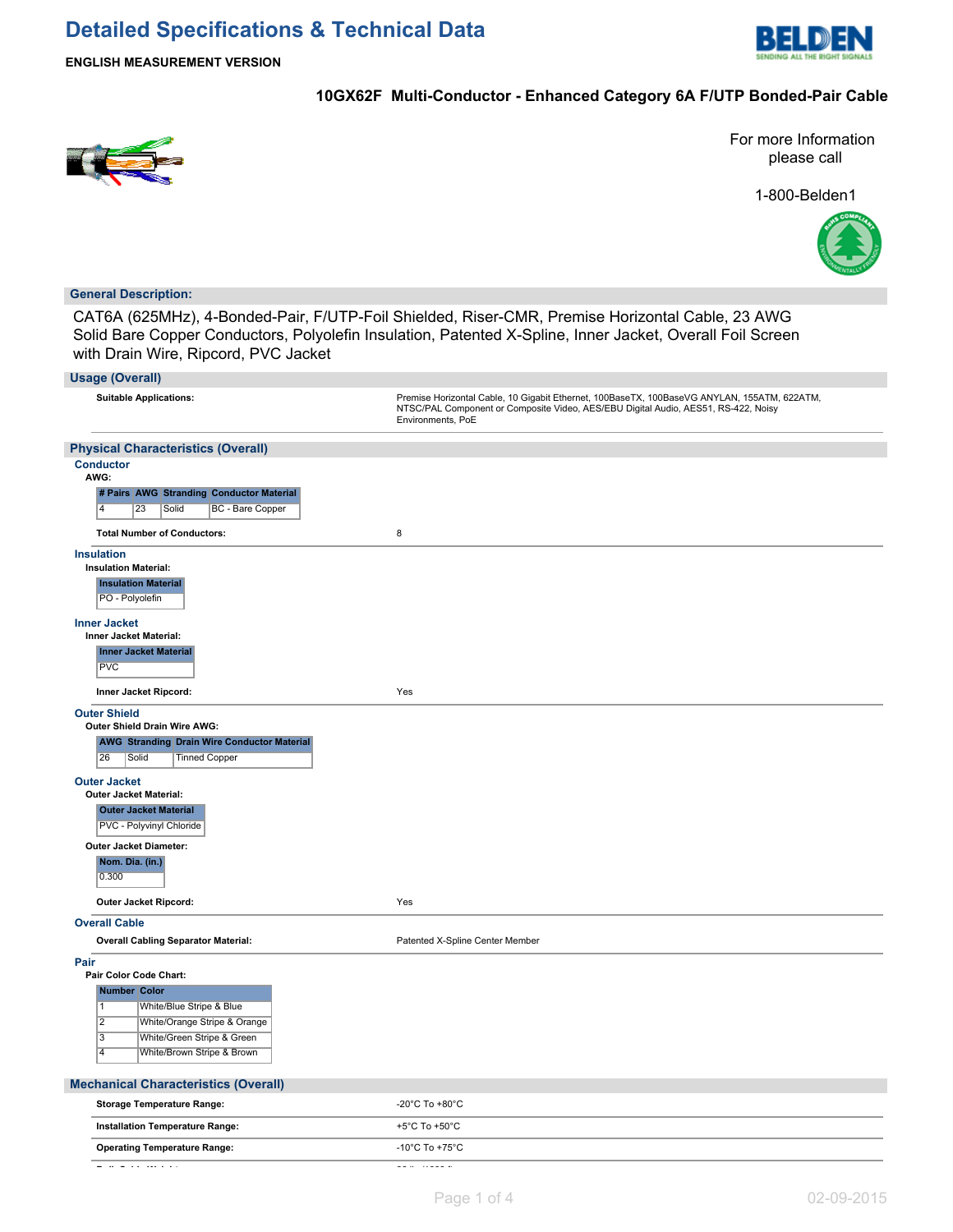

### **ENGLISH MEASUREMENT VERSION**

### **10GX62F Multi-Conductor - Enhanced Category 6A F/UTP Bonded-Pair Cable**

| <b>Bulk Cable Weight:</b>                                               | 38 lbs/1000 ft.              |
|-------------------------------------------------------------------------|------------------------------|
| Max. Recommended Pulling Tension:                                       | 45 lbs.                      |
| Min. Bend Radius/Minor Axis:                                            | 1.200 in.                    |
| Min. Bend/Installation:                                                 | 3 in.                        |
| Applicable Specifications and Agency Compliance (Overall)               |                              |
| Applicable Standards & Environmental Programs                           |                              |
| NEC/(UL) Specification:                                                 | <b>CMR</b>                   |
| CEC/C(UL) Specification:                                                | <b>CMR</b>                   |
| EU Directive 2011/65/EU (ROHS II):                                      | Yes                          |
| <b>EU CE Mark:</b>                                                      | Yes                          |
| EU Directive 2000/53/EC (ELV):                                          | Yes                          |
| EU Directive 2002/95/EC (RoHS):                                         | Yes                          |
| EU RoHS Compliance Date (mm/dd/yyyy):                                   | 03/07/2011                   |
| EU Directive 2002/96/EC (WEEE):                                         | Yes                          |
| EU Directive 2003/11/EC (BFR):                                          | Yes                          |
| CA Prop 65 (CJ for Wire & Cable):                                       | Yes                          |
| MII Order #39 (China RoHS):                                             | Yes                          |
| <b>Telecommunications Standards:</b>                                    | Category 6A - TIA 568.C.2    |
| <b>ANSI Specification:</b>                                              | ANSI/TIA 568-C.2 Category 6A |
| <b>Applicable Patents:</b><br><b>Country</b>                            |                              |
| www.belden.com/p                                                        |                              |
| <b>Flame Test</b>                                                       |                              |
| <b>UL Flame Test:</b>                                                   | UL1666 Riser                 |
| C(UL) Flame Test:                                                       | FT4                          |
| <b>CSA Flame Test:</b>                                                  | FT4                          |
| <b>Suitability</b>                                                      |                              |
| Suitability - Indoor:                                                   | Yes                          |
| Suitability - Outdoor:                                                  | No                           |
| Suitability - Burial:                                                   | No                           |
| <b>Sunlight Resistance:</b>                                             | No                           |
| Non-halogenated:                                                        | No                           |
| <b>Plenum/Non-Plenum</b><br>Plenum (Y/N):                               | No                           |
| <b>Plenum Number:</b>                                                   | 10GX63F                      |
|                                                                         |                              |
| <b>Electrical Characteristics (Overall)</b><br>Nom. Mutual Capacitance: |                              |
| Capacitance (pF/ft)                                                     |                              |
| 17.000                                                                  |                              |
| Maximum Capacitance Unbalance (pF/100 m):                               | 90                           |
| <b>Nominal Velocity of Propagation:</b><br><b>VP</b> (%)                |                              |
| 64.000                                                                  |                              |
| <b>Maximum Delay:</b>                                                   |                              |
| Delay (ns/100 m)                                                        |                              |
| 538 @ 100MHz<br>Max. Delay Skew:                                        |                              |
| Delay Skew (ns/100 m)                                                   |                              |
| 45.000                                                                  |                              |
| <b>Maximum Conductor DC Resistance:</b>                                 |                              |
| DCR @ 20°C (Ohm/100 m)<br>8.200                                         |                              |
| Max. Operating Voltage - UL:                                            |                              |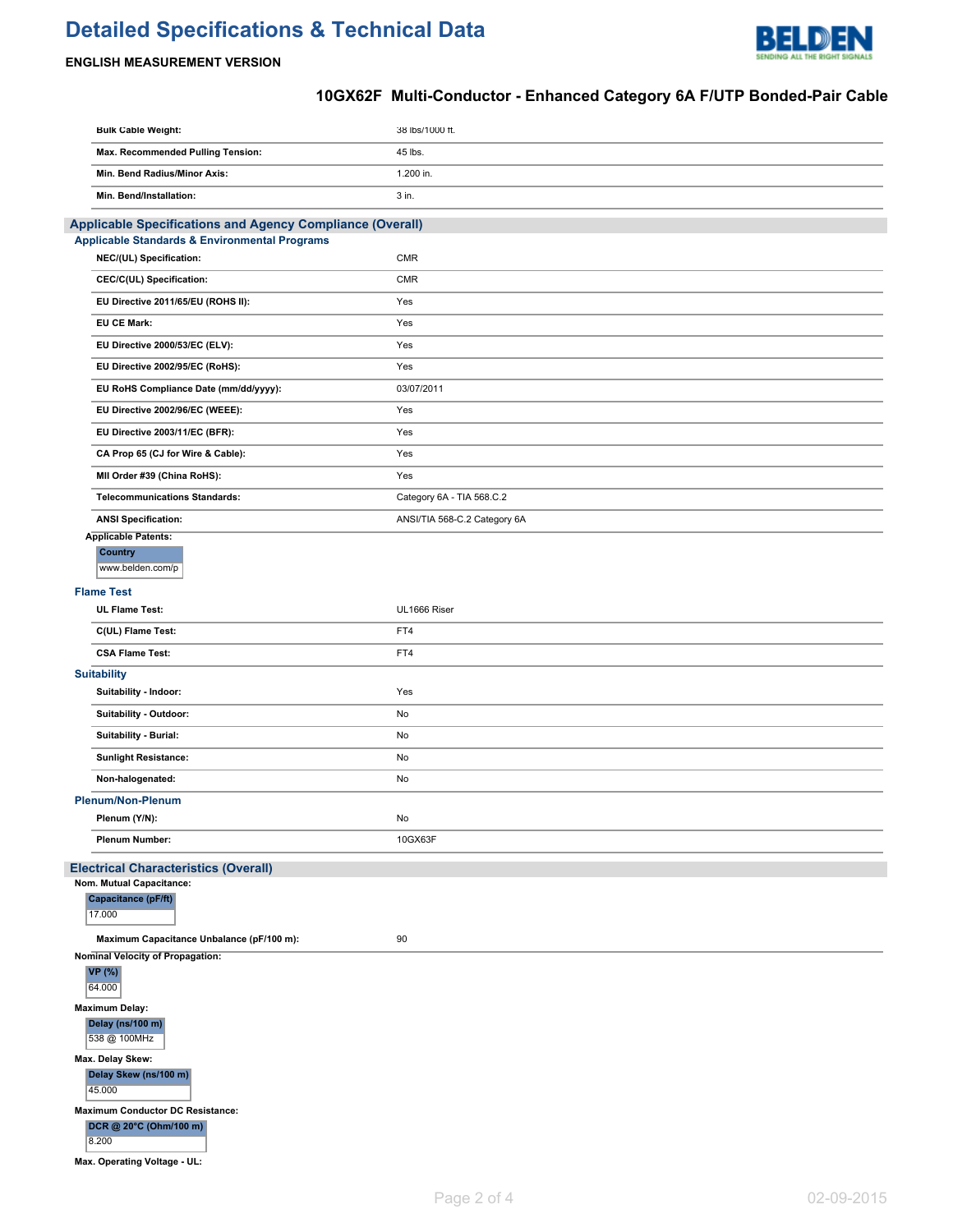

**ENGLISH MEASUREMENT VERSION**

### **10GX62F Multi-Conductor - Enhanced Category 6A F/UTP Bonded-Pair Cable**



## **Electrical Characteristics-Premise (Overall)**

|       | Freq. (MHz) Max. Attenuation (dB/100 m) Min. PSNEXT (dB) Min. PSACR (dB) Min RL (dB) |      |        |        |
|-------|--------------------------------------------------------------------------------------|------|--------|--------|
| 1     | 2.100                                                                                | 73.3 | 71.2   | 20.000 |
| 4     | 3.800                                                                                | 64.3 | 60.5   | 23.000 |
| 8     | 5.300                                                                                | 59.8 | 54.4   | 24.500 |
| 10    | 5.900                                                                                | 58.3 | 52.4   | 25.000 |
| 16    | 7.500                                                                                | 55.2 | 47.8   | 25.000 |
| 20    | 8.400                                                                                | 53.8 | 45.5   | 25.000 |
| 25    | 9.400                                                                                | 52.3 | 43.0   | 25.000 |
| 31.25 | 10.500                                                                               | 50.9 | 40.4   | 25.000 |
| 62.5  | 15.000                                                                               | 46.4 | 31.4   | 25.000 |
| 100   | 19.100                                                                               | 43.3 | 24.2   | 25.000 |
| 200   | 27.600                                                                               | 38.8 | 11.2   | 18.000 |
| 250   | 31.100                                                                               | 37.3 | 6.3    | 17.300 |
| 300   | 34.300                                                                               | 36.1 | 1.9    | 16.800 |
| 350   | 37.200                                                                               | 35.1 | $-2.1$ | 16.300 |
| 400   | 40.100                                                                               | 34.3 | N/A    | 15.900 |
| 450   | 42.700                                                                               | 33.5 | N/A    | 15.530 |
| 500   | 45.300                                                                               | 32.8 | N/A    | 15.200 |
| 550   | 47.700                                                                               | 30.2 | N/A    | 14.920 |
| 600   | 50.100                                                                               | 29.6 | N/A    | 14.700 |
| 625   | 51.200                                                                               | 29.4 | N/A    | 14.500 |

#### **Premise Cable Electrical Table 2:**

|                 | Freq. (MHz) Input (Unfitted) Imp. (Ohms) Fitted Impedance Min. ACRF (dB) Min. PSACRF (dB) |              |      |      |
|-----------------|-------------------------------------------------------------------------------------------|--------------|------|------|
| 1               | $100 \pm 15$                                                                              | $105 \pm 10$ | 70.8 | 68.8 |
| 4               | $100 \pm 15$                                                                              | $100 \pm 15$ | 58.8 | 56.8 |
| 8               | $100 \pm 15$                                                                              | $100 \pm 15$ | 52.7 | 50.7 |
| 10              | $100 \pm 15$                                                                              | $100 \pm 15$ | 50.8 | 48.8 |
| $\overline{16}$ | $100 \pm 15$                                                                              | $100 \pm 15$ | 46.7 | 44.7 |
| 20              | $100 \pm 15$                                                                              | $100 \pm 15$ | 44.8 | 42.8 |
| 25              | $100 \pm 15$                                                                              | $100 \pm 15$ | 42.8 | 40.8 |
| 31.25           | $100 \pm 15$                                                                              | $100 \pm 10$ | 40.9 | 38.9 |
| 62.5            | $100 \pm 15$                                                                              | $100 \pm 10$ | 34.9 | 32.9 |
| 100             | $100 \pm 15$                                                                              | $100 \pm 10$ | 30.8 | 28.8 |
| 200             | $100 \pm 22$                                                                              | $100 \pm 10$ | 24.8 | 22.8 |
| 250             | $100 \pm 32$                                                                              | $100 \pm 10$ | 22.8 | 20.8 |
| 300             | $100 \pm 32$                                                                              | $100 \pm 10$ | 21.3 | 19.3 |
| 350             | $100 \pm 32$                                                                              | $100 \pm 10$ | 19.9 | 17.9 |
| 400             | $100 \pm 32$                                                                              | $100 \pm 10$ | 18.8 | 16.8 |
| 450             | $100 \pm 32$                                                                              | $100 \pm 10$ | 17.7 | 15.7 |
| 500             | $100 \pm 32$                                                                              | $100 \pm 10$ | 16.8 | 14.8 |
| 625             | $100 \pm 32$                                                                              | $100 \pm 10$ | 14.9 | 12.9 |

#### **Premise Cable Electrical Table 4:**

|         | Frequency (MHz) Min. PSANEXT (dB) Min. PSAACRF (dB) Min. TCL (dB) Min. ELTCTL (dB) |        |        |        |
|---------|------------------------------------------------------------------------------------|--------|--------|--------|
| 1.000   | 67.000                                                                             | 81.000 | 40.000 | 35.000 |
| 4.000   | 67.000                                                                             | 81.200 | 40.000 | 23.000 |
| 8.000   | 67.000                                                                             | 75.100 | 40.000 | 16.900 |
| 10.000  | 67.000                                                                             | 73.200 | 40.000 | 15.000 |
| 16.000  | 67.000                                                                             | 69.100 | 38.000 | 10.900 |
| 20.000  | 67.000                                                                             | 67.200 | 37.000 | 9.000  |
| 25.000  | 67.000                                                                             | 65.200 | 36.000 | 7.000  |
| 31.250  | 67.000                                                                             | 63.300 | 35.100 |        |
| 62.500  | 67.000                                                                             | 57.300 | 32.000 |        |
| 100.000 | 63.500                                                                             | 53.200 | 30.000 |        |
| 200.000 | 60.600                                                                             | 47.200 | 27.000 |        |
| 250.000 | 59,000                                                                             | 45.200 | 26.000 |        |
| 300.000 | 56.300                                                                             | 43.700 | 25.300 |        |
| 350.000 | 55.300                                                                             | 42.300 | 24.600 |        |
| 400.000 | 54.500                                                                             | 41.200 | 24.000 |        |
| 450.000 | 53.700                                                                             | 40.100 | 23.500 |        |
| 500.000 | 53.000                                                                             | 39.200 | 23.000 |        |
| 550.000 | 52.400                                                                             | 38.400 |        |        |